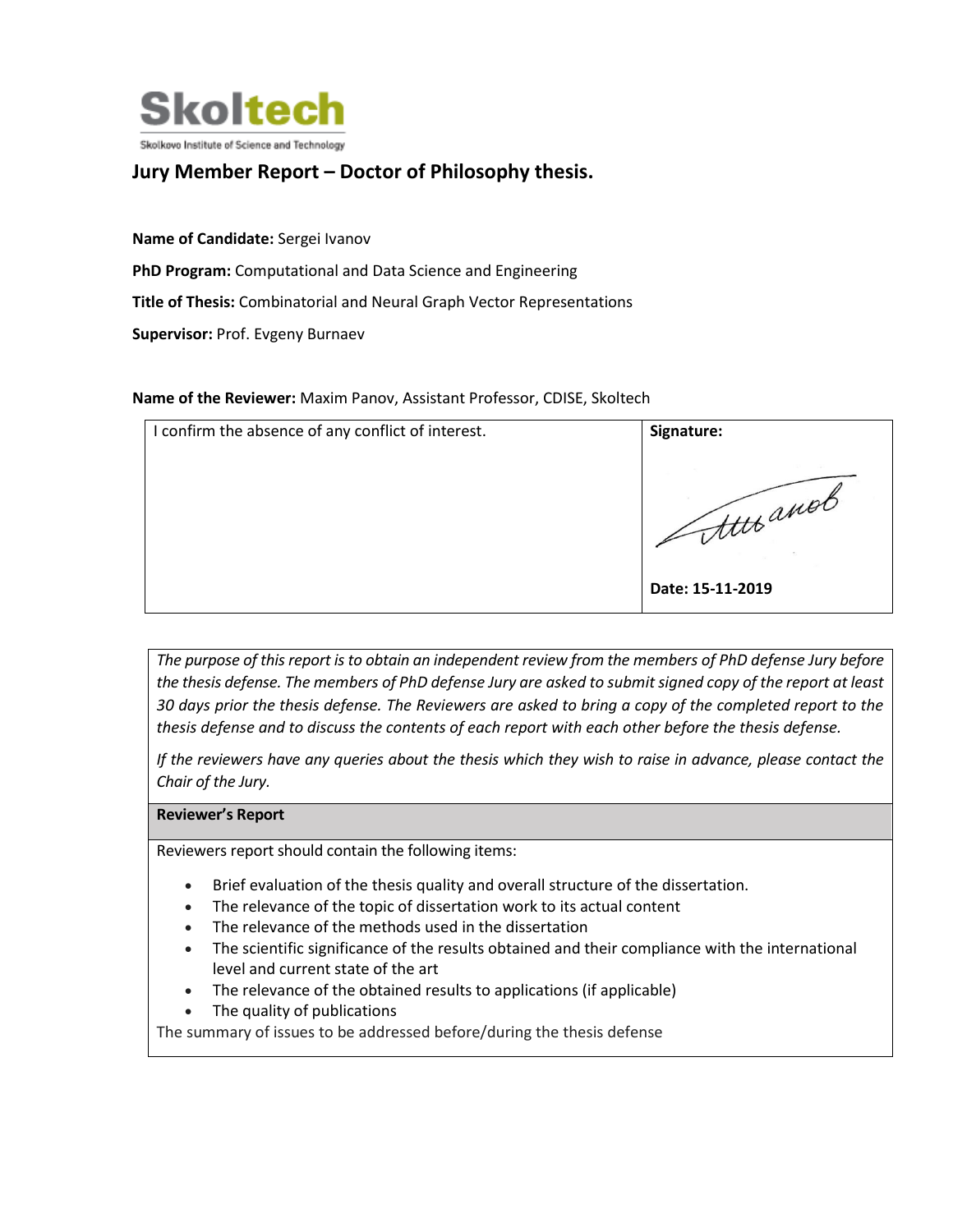The considered thesis targets the important area of constructing vector representations (or alternatively embeddings) for the graph data. The problem is very relevant as allows to proceed inherently discrete graph structures by means of standard data analysis algorithms working with data represented as vectors in Euclidean space. In this area, the particularly complex part is to construct embeddings which reflect the more complex structure of a graph than just the degree distribution in it. Ideally, such structural embedding of a graph should be able to test on isomorphism or near-isomorphism of graphs. That's exactly the area which is targeted by the thesis, which is very relevant for the modern network science as only few methods attacking the problem exist, none of them showing consistently high quality in practice.

The thesis focuses on the so-called anonymous walk embeddings (AWE), which were introduced in the earlier paper [Micali, 2016] and were proved to contain the information sufficient to reconstruct the subgraph of any size given the sufficient length of walks. However, the proof uses very long walks, which are impossible to be realized in practical algorithms. The thesis argues that we can use much shorter walks and us their frequencies as a structural embeddings of a graph. Unfortunately, the authors both of [Micali, 2016] and the thesis don't explicitly give the sufficient length of walk to reconstruct the ball of given radius, which would be very useful to compare with proposed solution. However, the experimental results indeed show that the proposed embeddings work well. The neural model processing AWEs and inspired by modern NLP algorithms is also proposed which tries to improve over the feature based approach. The experimental results show the significant improvement in some cases. Overall, anonymous walk embeddings are proved to be useful for applications surpassing the state-of-the art competitors in terms of the quality of downstream tasks' solution.

I have several questions about this part of the thesis:

- 1. It is not clear for me, in what sense anonymous walks are "non-linear graph objects".
- 2. The sampling procedure for AWE is called "efficient" but it is not clear what does it mean exactly.
- 3. The neural model makes the direct analogy with NLP algorithms using, for example, notion of window size. However, anonymous walks are naturally not ordered and it is not clear how the emphasized analogy with NLP helps.
- 4. Considering very large standard deviation, may one confidently say that AWE is better than other methods in the experiment summarized in Table 2.6?
- 5. What can be the reason for relatively low performance of AWE on biological datasets (Table 2.5)?

The last chapter of the thesis focuses on the graph embeddings for combinatorial problems such as product recommendation in graphs and influencer recommendation in social networks. The overall type of the research here is similar to previous chapters: the formulated problems are NP-hard and the author proposed approximate solution, which works very well in practice. Despite that applications here are less general than in the case of AWE, the results are still relevant for practice. I also have a feeling that this part should be better linked to the other parts of the thesis as even the style of writing is different here. For example, the formulas are not properly integrated into the text due to issues with punctuation. I mostly liked very detailed and well-designed experiments which strongly support the significance of results.

Finally, the results of the thesis research were published in the proceedings of well-reputed conferences including two conferences having A\* rating according to CORE conference rating. Thus, the quality of the publications well supports the overall good scientific quality of Sergei's thesis research.